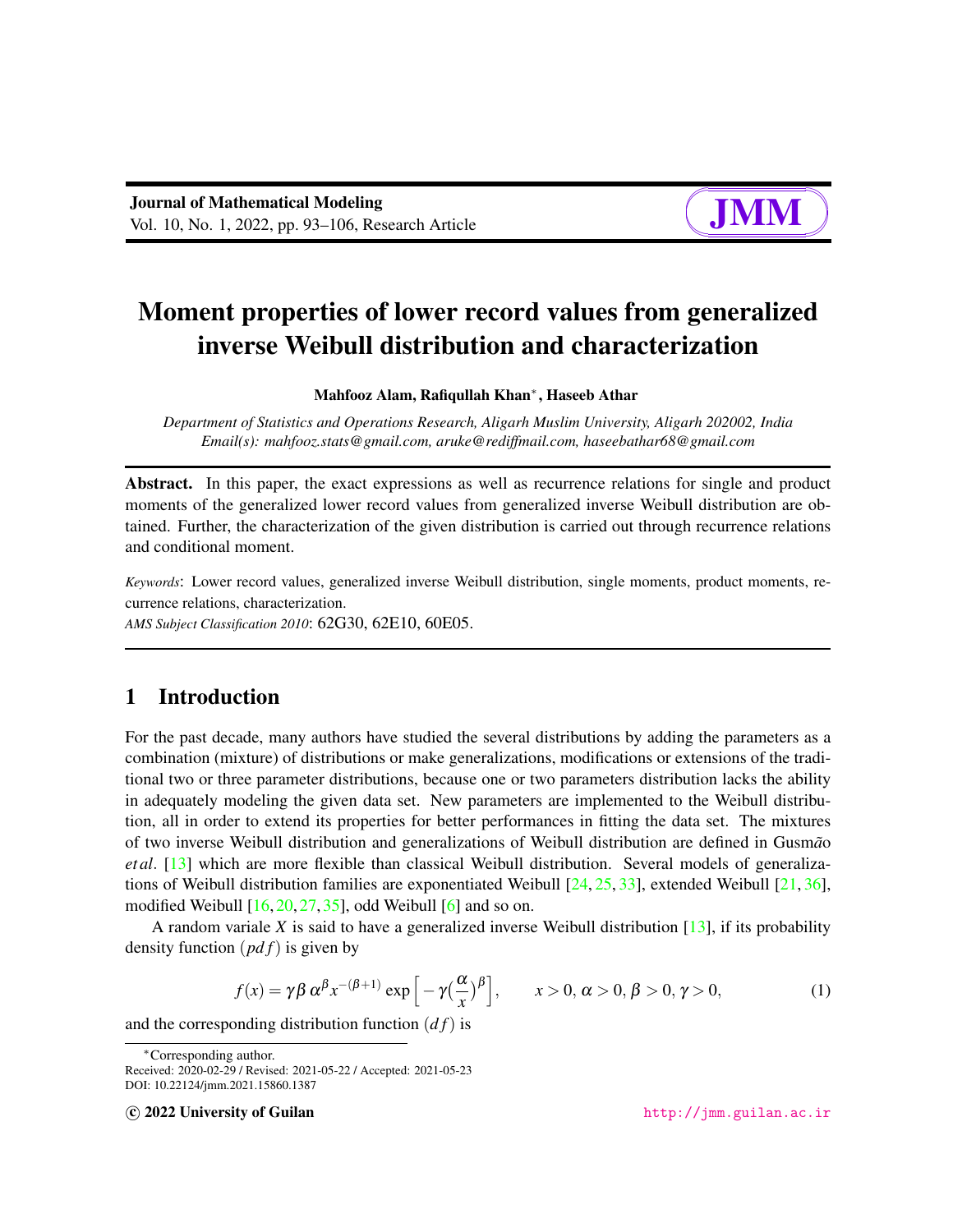<span id="page-1-1"></span>
$$
F(x) = \exp\left[-\gamma \left(\frac{\alpha}{x}\right)^{\beta}\right], \qquad x > 0, \alpha > 0, \beta > 0, \gamma > 0.
$$
 (2)

The relation between *pd f* and *d f* can be seen as

<span id="page-1-2"></span>
$$
xf(x) = \gamma \beta \alpha^{\beta} F(x) = \beta [-\ln F(x)]F(x).
$$
 (3)

This new distribution is much more flexible than the inverse Weibull distribution and could have increasing, decreasing and unimodal hazard rates. Moreover, this distribution demonstrates a more reasonable fit than the other competitive distributions as Weibull and inverse Weibull distributions.

An observation is called a record if its value is greater (or lesser) than all the previous observations (Chandler [\[7\]](#page-11-1)). Record values are used in several real life problems involving weather, economic studies, sports, industrial stress testing, meteorological analysis, hydrology, seismology, mining surveys. Prediction about future record values are very important such as intensity of the next earthquake, highest(record) level of water dam hold or discharge, extreme point of market index. For a survey on important results in this area one may refer to [\[1,](#page-11-2)[2,](#page-11-3)[4,](#page-11-4)[15\]](#page-12-6). Dziubdziela and Kopcoinski [\[9\]](#page-11-5) have generalized the concept of record values of Chandler [\[7\]](#page-11-1) by random variables of a more generalized nature and called them the *k*-th record values. Later, Minimol and Thomas [\[22\]](#page-12-7) called the record values defined by Dziubdziela and Kopcoinski [\[9\]](#page-11-5) as the generalized record values, since the *k*-th member of the sequence of the ordinary record values is also known as the *k*-th record value. By setting *k* = 1, we obtain ordinary record values.

Let  $\{X_n, n \geq 1\}$  be a sequence of independent and identical distributed *(iid)* continuous random variables with *df*  $F(x)$  and *pdf*  $f(x)$ . For a fixed positive integer *k*, we define the sequence  $\{L_k(n), n \geq 1\}$ of *k*-th lower record times of  $\{X_n, n \geq 1\}$  as follows:

$$
L_k(1) = 1,
$$
  
\n
$$
L_k(n+1) = \min\{j > L_k(n) : X_{k:L_k(n)+k-1} > X_{k:j+k-1}\}.
$$

The sequence  $\{Z_n^{(k)}, n \ge 1\}$  with  $Z_n^{(k)} = X_{k:L_k(n)+k-1}, n = 1, 2, \ldots$ , is called the sequence of *k*-th lower record values of  $\{X_n, n \ge 1\}$ . Suppose  $Z_0^{(k)} = 0$ , then for  $k = 1$ , we have  $Z_n^{(1)} = X_{L(n)}$ ,  $n \ge 1$ , i.e. the lower record values of  $\{X_n, n \geq 1\}$ . The pdf of  $Z_n^{(k)}$  and the joint pdf of  $Z_m^{(k)}$  and  $Z_n^{(k)}$  are defined as

<span id="page-1-0"></span>
$$
f_{Z_n^{(k)}}(x) = \frac{k^n}{(n-1)!} [-\ln F(x)]^{n-1} [F(x)]^{k-1} f(x), \quad n \ge 1,
$$
\n
$$
f_{Z_m^{(k)}, Z_n^{(k)}}(x, y) = \frac{k^n}{(m-1)!(n-m-1)!} [-\ln F(x)]^{m-1} \frac{f(x)}{F(x)}
$$
\n
$$
\times [\ln F(x) - \ln F(y)]^{n-m-1} [F(y)]^{k-1} f(y), \quad y < x, 1 \le m < n, n \ge 2,
$$
\n(5)

respectively by Pawlas and Szynal [\[29\]](#page-13-4).

The conditional *pdf* of  $Z_n^{(k)}$  given  $Z_m^{(k)} = x$ , is

<span id="page-1-3"></span>
$$
f_{Z_n^{(k)}|Z_m^{(k)}}(y|x) = \frac{k^{n-m}}{(n-m-1)!}[\ln F(x) - \ln F(y)]^{n-m-1} \times \left[\frac{F(y)}{F(x)}\right]^{k-1} \frac{f(y)}{F(x)}, \quad y < x. \tag{6}
$$

For some recent developments on generalized record values with reference to those arising from the different distributions out by [\[3,](#page-11-6) [5,](#page-11-7) [11,](#page-12-8) [12,](#page-12-9) [17,](#page-12-10) [18,](#page-12-11) [23,](#page-12-12) [28](#page-13-5)[–32,](#page-13-6) [34\]](#page-13-7).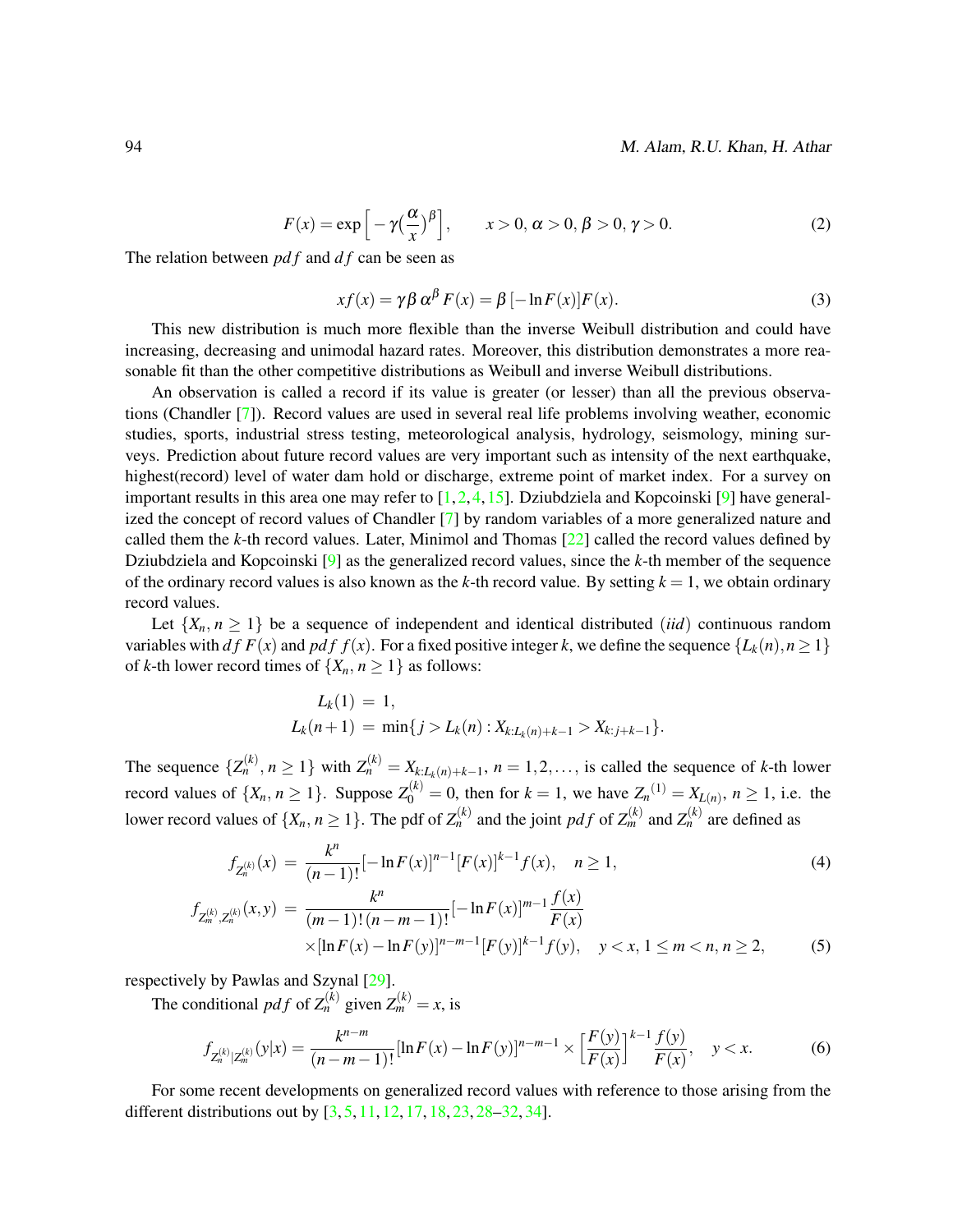The paper is organized as follow: Section [2](#page-2-0) contains some auxiliary results in the form of lemmas, which are subsequently needed for studying the moment properties of generalized lower record values from the generalized inverse Weibull distribution. In Section [3,](#page-3-0) the exact expressions as well as the recurrence relations for single moment are obtained whereas Section [4](#page-4-0) deals with product moments of generalized lower record values. Section [5](#page-7-0) is devoted to characterization of the said distribution by the recurrence relations and conditional expectation. Finally, the whole study concluded in Section [6.](#page-11-8)

## <span id="page-2-0"></span>2 Auxiliary results

Here, we shall present some auxiliary results which are needed in the following sections:

<span id="page-2-4"></span>**Lemma 1.** *For a fixed positive integer*  $k \geq 1$  *and distribution as given in* [\(1\)](#page-0-0)

<span id="page-2-1"></span>
$$
E(Z_1^{(k)})^j = (k \alpha^{\beta} \gamma)^{j/\beta} \Gamma(1 - \frac{j}{\beta}).
$$
\n(7)

*Proof.* In view of [\(4\)](#page-1-0), for  $n = 1$ , we have

$$
E(Z_1^{(k)})^j = k \int_0^\infty x^j [F(x)]^{k-1} f(x) dx.
$$
 (8)

Now from  $(1)$  and  $(2)$ 

$$
E(Z_1^{(k)})^j = k \alpha^{\beta} \gamma \int_0^{\infty} x^{j-\beta-1} \exp\Big[-k \gamma \Big(\frac{\alpha}{x}\Big)^{\beta}\Big] dx.
$$

Consider  $t = x^{-\beta}$ , we get the result given in [\(7\)](#page-2-1).

<span id="page-2-5"></span>**Lemma 2.** *Fix a positive integer k*  $\geq 1$ *, for*  $1 \leq m \leq n-2$  *and i, j* = 0,1,...*,* 

$$
E[(Z_{m+1}^{(k)})^{i}(Z_{n}^{(k)})^{j}] - E[(Z_{m}^{(k)})^{i}(Z_{n}^{(k)})^{j}] = -\frac{ik^{n}}{m!(n-m-1)!} \int_{\alpha}^{\beta} \int_{y}^{\beta} x^{i-1} y^{j} \times [-\ln F(x)]^{m} [\ln F(x) - \ln F(y)]^{n-m-1} [F(y)]^{k-1} f(y) dx dy.
$$
 (9)

*Proof.* From [\(5\)](#page-1-0), we have

<span id="page-2-3"></span>
$$
E[(Z_{m+1}^{(k)})^{i}(Z_{n}^{(k)})^{j}] - E[(Z_{m}^{(k)})^{i}(Z_{n}^{(k)})^{j}]
$$
  
\n
$$
= \frac{k^{n}}{(m-1)!(n-m-1)!} \times \int_{\alpha}^{\beta} \int_{y}^{\beta} x^{i} y^{j}[-\ln F(x)]^{m-1} \frac{f(x)}{F(x)}[\ln F(x) - \ln F(y)]^{n-m-2}
$$
  
\n
$$
\times [F(y)]^{k-1} f(y) \Big\{ [-\ln F(x)] \frac{(n-m-1)}{m} - [\ln F(x) - \ln F(y)] \Big\} dxdy.
$$
 (10)

Let

<span id="page-2-2"></span>
$$
h(x,y) = \frac{1}{m} [\ln F(x) - \ln F(y)]^{n-m-1} [-\ln F(x)]^m,
$$
  
\n
$$
\frac{\partial}{\partial x} h(x,y) = [-\ln F(x)]^{m-1} \frac{f(x)}{F(x)} [\ln F(x) - \ln F(y)]^{n-m-2}
$$
  
\n
$$
\times \left\{ [-\ln F(x)] \frac{(n-m-1)}{m} - [\ln F(x) - \ln F(y)] \right\}.
$$
\n(11)

Taking into account the value of [\(11\)](#page-2-2) in [\(10\)](#page-2-3) and simplifying, we get the required result.

 $\Box$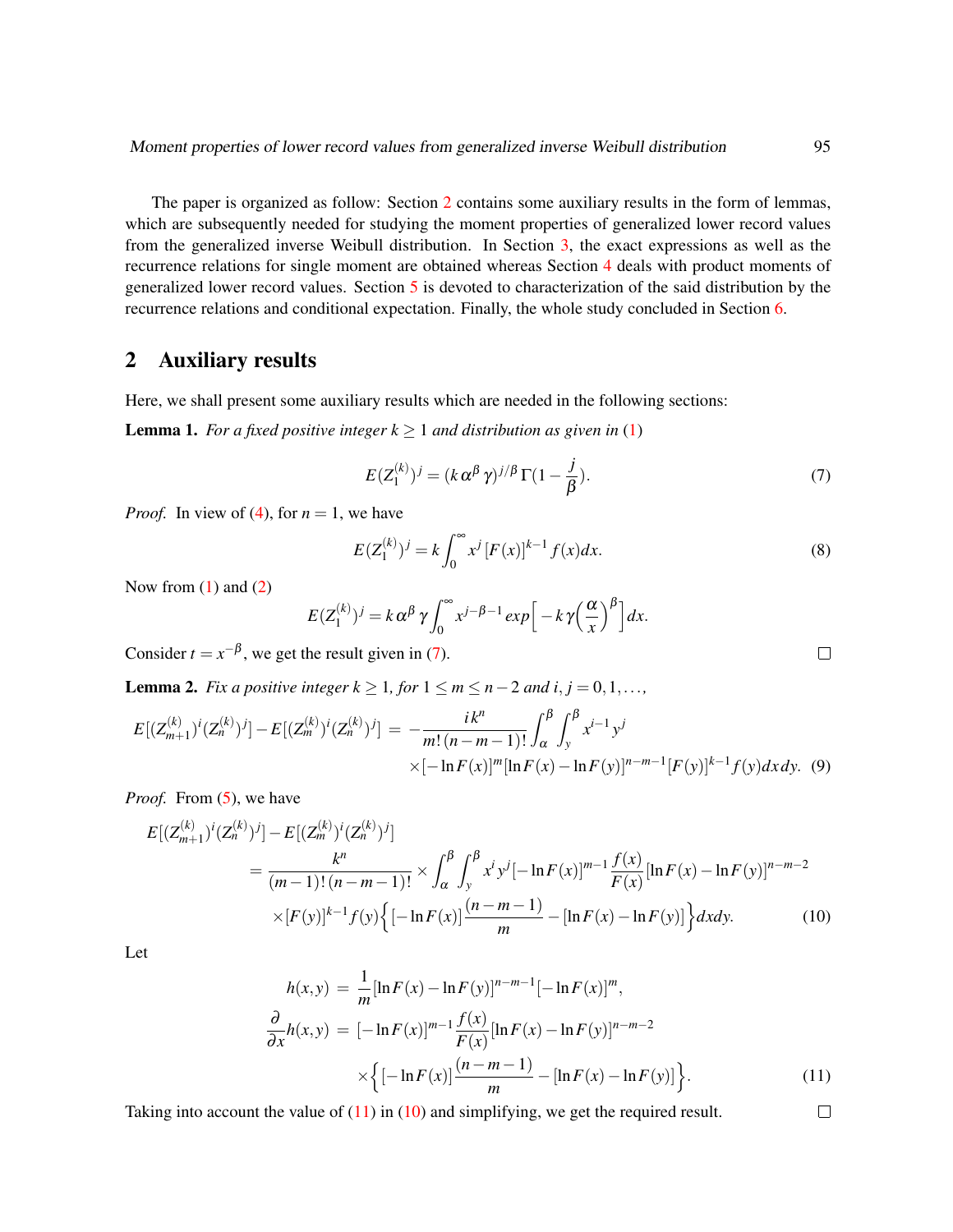<span id="page-3-7"></span>**Lemma 3.** *For the generalized inverse Weibull distribution given in* [\(1\)](#page-0-0). *Fix a positive integer*  $k \geq 1$ *, for*  $1 \le m \le n-1$  *and*  $i, j = 0, 1, \ldots$ ,

<span id="page-3-4"></span>
$$
E[(Z_1^{(k)})^i (Z_3^{(k)})^j] = (k \alpha^{\beta} \gamma)^{\frac{i+j}{\beta}} \sum_{a=0}^1 \frac{(-1)^a}{1+a-\frac{i}{\beta}} {1 \choose a} \Gamma(3-(i+j)/\beta).
$$
 (12)

*Proof.* In the view of [\(5\)](#page-1-0), we have

<span id="page-3-2"></span>
$$
E[(Z_1^{(k)})^i (Z_3^{(k)})^j] = k^3 \int_0^\infty \int_y^\infty x^i y^j [\ln F(x) - \ln F(y)] \frac{f(x)}{F(x)} [F(y)]^{k-1} f(y) dx dy
$$
  

$$
= k^3 \sum_{a=0}^1 (-1)^a {1 \choose a} \int_0^\infty y^j [-\ln F(y)]^{1-a} [F(y)]^{k-1} f(y) I(y) dy,
$$
 (13)

where

$$
I(y) = \int_{y}^{\infty} x^{i} \left[ -\ln F(x) \right]^{a} \frac{f(x)}{F(x)} dx.
$$

In view of  $(1)$  and  $(2)$ , we get

<span id="page-3-1"></span>
$$
I(y) = \frac{\alpha^{i} \gamma^{\frac{i}{\beta}}}{1 + a - \frac{i}{\beta}} [-\ln F(y)]^{1 + a - \frac{i}{\beta}}.
$$
 (14)

Now by putting  $(14)$  in  $(13)$ , we get

<span id="page-3-3"></span>
$$
E[(Z_1^{(k)})^i (Z_3^{(k)})^j] = k^3 \alpha^{(i+j)} \gamma^{\frac{i+j}{\beta}} \sum_{a=0}^1 \frac{(-1)^a}{1+a-\frac{i}{\beta}} {1 \choose a} \int_0^\infty [-\ln F(y)]^{2-\frac{(i+j)}{\beta}} [F(y)]^k \frac{f(y)}{F(y)} dy.
$$
 (15)

Setting  $[-\ln F(y)] = z$  in [\(15\)](#page-3-3), we get

$$
E[(Z_1^{(k)})^i (Z_3^{(k)})^j] = k^3 \alpha^{(i+j)} \gamma^{\frac{i+j}{\beta}} \sum_{a=0}^1 \frac{(-1)^a}{1+a-\frac{i}{\beta}} {1 \choose a} \int_0^\infty z^{2-\frac{(i+j)}{\beta}} \exp(-kz) dz,
$$

which leads to the result given in  $(12)$ .

# <span id="page-3-0"></span>3 Main results for single moments

<span id="page-3-8"></span>**Theorem 1.** *For the generalized inverse Weibull distribution as given in* [\(1\)](#page-0-0). *Fix a positive integer*  $k \geq 1$ *. Then for n*  $\geq 1$  *and j* = 0, 1, ...

<span id="page-3-5"></span>
$$
E(Z_{n+1}^{(k)})^j = \left(1 - \frac{j}{n\beta}\right)E(Z_n^{(k)})^j,\tag{16}
$$

*and subsequently*

<span id="page-3-6"></span>
$$
E(Z_n^{(k)})^j = (k \alpha^{\beta} \gamma)^{j/\beta} \frac{\Gamma(n - \frac{j}{\beta})}{\Gamma(n)}.
$$
\n(17)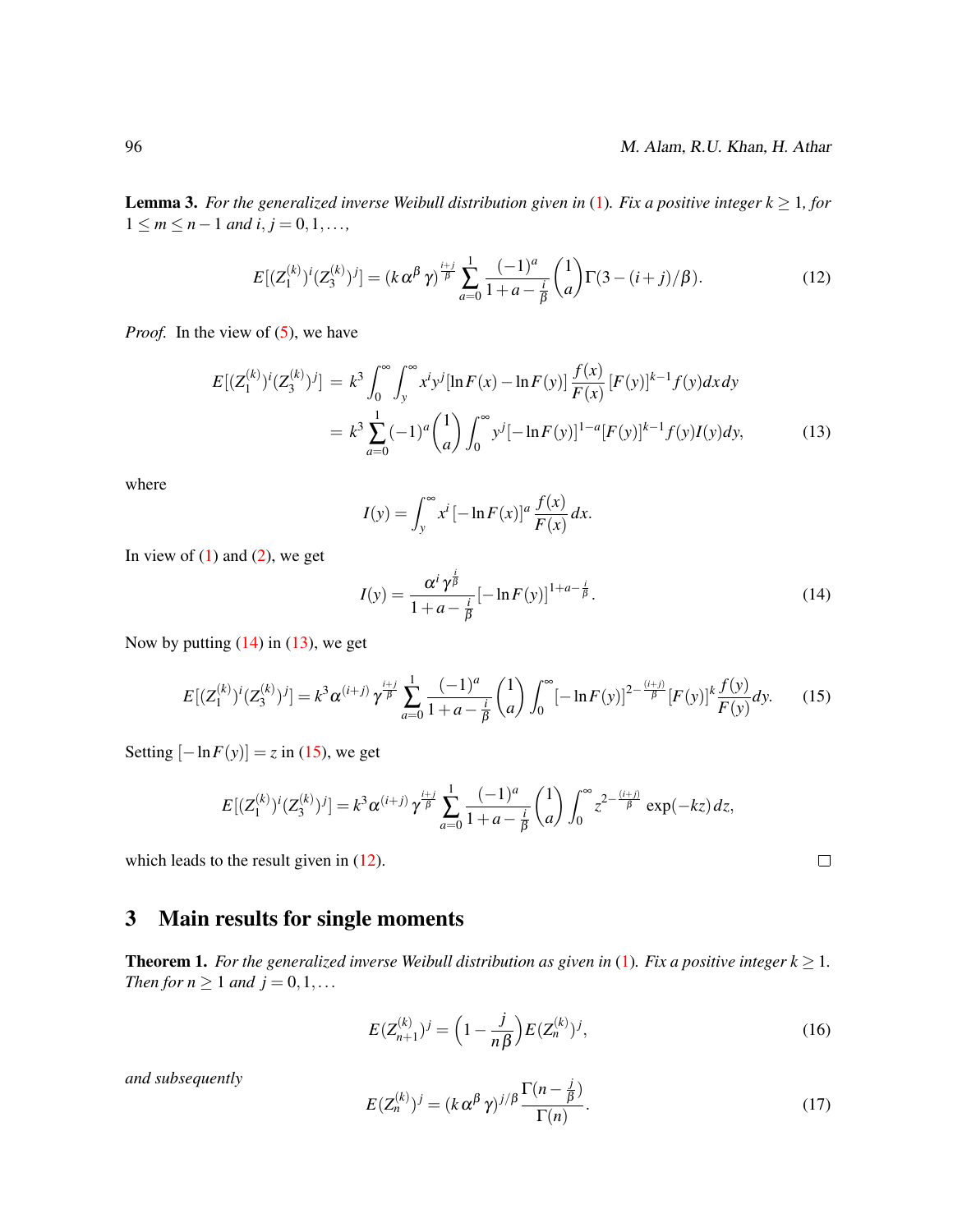*Proof.* In view of [\(3\)](#page-1-2) and [\(4\)](#page-1-0), we have

<span id="page-4-1"></span>
$$
E(Z_n^{(k)})^j = \frac{\beta k^n}{(n-1)!} \int_0^\infty x^{j-1} \left[ -\ln F(x) \right]^n [F(x)]^k dx.
$$
 (18)

Integrating [\(18\)](#page-4-1) by parts, treating  $x^{j-1}$  for integration and the rest of the integrand for differentiation, we get

$$
E(Z_n^{(k)})^j = \frac{\beta k^n n}{(n-1)!\,j} \int_0^\infty x^j \,[-\ln F(x)]^{n-1} [F(x)]^{k-1} f(x) \, dx
$$

$$
- \frac{\beta k^{n+1}}{(n-1)!\,j} \int_0^\infty x^j \,[-\ln F(x)]^n [F(x)]^{k-1} f(x) \, dx
$$

$$
= \frac{n\beta}{j} [E(Z_n^{(k)})^j - E(Z_{n+1}^{(k)})^j].
$$

Now by arranging the above expression, we get the relation given in  $(16)$ . The relation  $(17)$  can be obtained by writing [\(16\)](#page-3-5) recursively and using Lemma [1.](#page-2-4)  $\Box$ 

#### Remark 1.

- At  $k = 1$  in [\(16\)](#page-3-5), we get the recurrence relation for the single moments of lower records from *generalized inverse Weibull distribution obtained by Khan and Zia [\[19\]](#page-12-13).*
- *By setting k* = 1 *and*  $\gamma$  = 1 *in* [\(17\)](#page-3-6)*, we get the expression for exact moments of lower records from the inverse Weibull distribution as obtained by Nigm and Khalil [\[26\]](#page-12-14), with shape parameter*  $\alpha = 1$ *.*
- By setting  $k = 1$  in [\(17\)](#page-3-6), we get the expression for exact moments of lower records from the gener*alized inverse Weibull distribution as obtained by Khan and Zia [\[19\]](#page-12-13).*

#### 3.1 Numerical computations

The distributional properties of generalized lower record values in terms of mean, variance, skewness and kurtosis with the different values of parameters of generalized the inverse Weibull distribution for different *k* are tabulated below in Table [1](#page-5-0) to [4.](#page-6-0) All computations here we performed using Mathematica. Mathematica like other algebraic manipulation packages allow for arbitrary precisions, so the accuracy of the given values is not an issue. For any fixed *j* increase in sample size *n* leads to decrease in variance, which is universally true.

### <span id="page-4-0"></span>4 Main results for product moments

<span id="page-4-4"></span>**Theorem 2.** *For*  $1 \le m \le n-2$  *and i*,  $j = 0, 1, \ldots$ 

<span id="page-4-2"></span>
$$
E[(Z_{m+1}^{(k)})^i (Z_n^{(k)})^j] = \left(1 - \frac{i}{m\beta}\right) E[(Z_m^{(k)})^i (Z_n^{(k)})^j].
$$
\n(19)

*For*  $m \ge 1$  *and*  $i, j = 0, 1, \ldots$ ,

<span id="page-4-3"></span>
$$
E[(Z_m^{(k)})^i (Z_{m+1}^{(k)})^j] = \left(\frac{m\beta}{m\beta - i}\right) E[(Z_{m+1}^{(k)})^{i+j}],\tag{20}
$$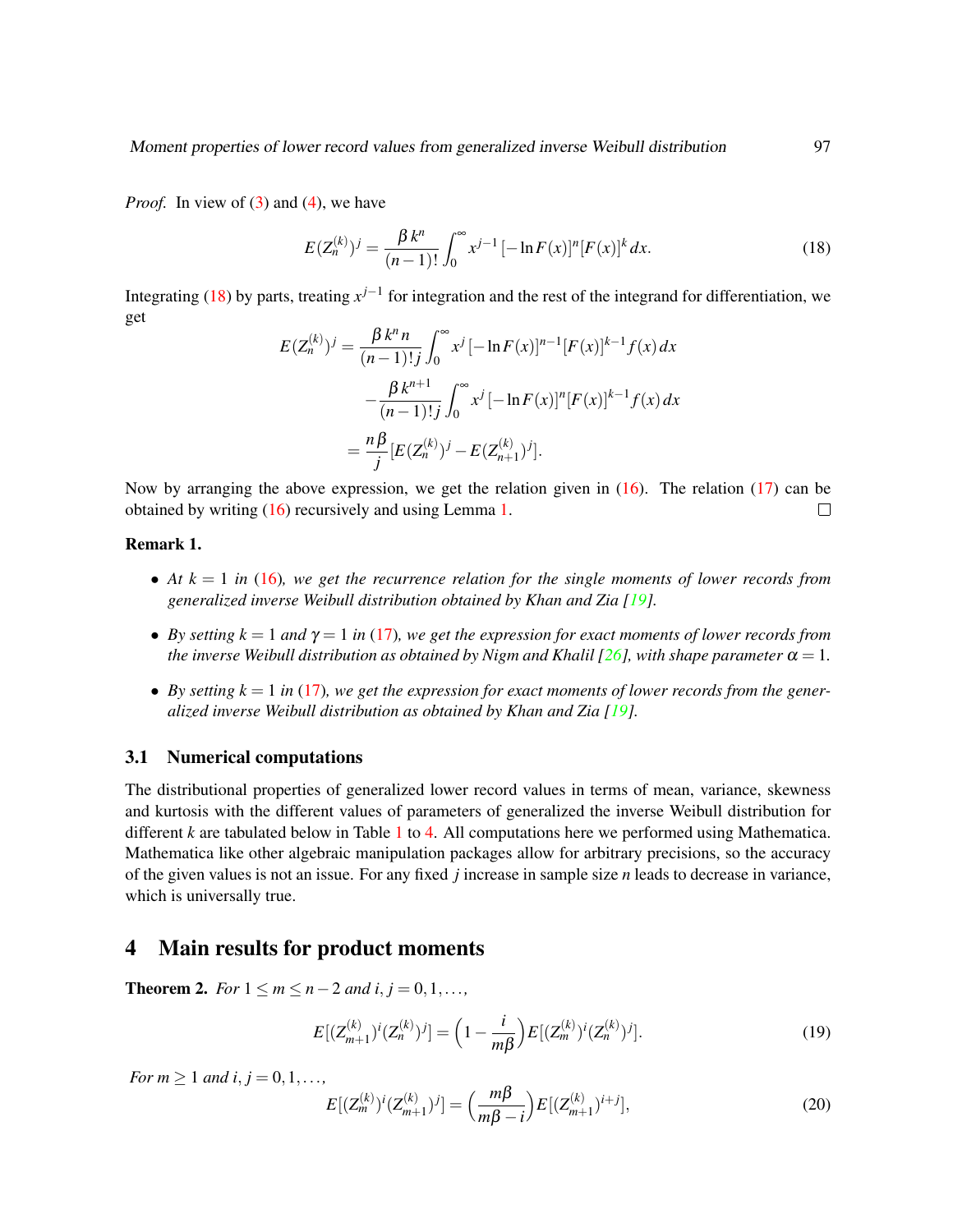|    | $\alpha = 0.50, \beta = 4, \gamma = 1, k = 1$ |             |                 |              |  |  |  |  |  |
|----|-----------------------------------------------|-------------|-----------------|--------------|--|--|--|--|--|
| n  | Mean                                          | Variance    | <b>Skewness</b> | Kurtosis     |  |  |  |  |  |
| 2  | 0.45953                                       | 0.010392179 | 1.086407821     | -1.726798023 |  |  |  |  |  |
| 3  | 0.40209                                       | 0.004493632 | 1.045359486     | -1.868264909 |  |  |  |  |  |
| 4  | 0.36858                                       | 0.002618784 | 1.030715185     | -1.913629696 |  |  |  |  |  |
| 5  | 0.34555                                       | 0.001755197 | 1.023156112     | -1.935948863 |  |  |  |  |  |
| 6  | 0.32827                                       | 0.001278807 | 1.018709985     | -1.948671767 |  |  |  |  |  |
| 7  | 0.31459                                       | 0.000993332 | 1.016013857     | -1.957170073 |  |  |  |  |  |
| 8  | 0.30335                                       | 0.000798978 | 1.013119971     | -1.955381989 |  |  |  |  |  |
| 9  | 0.29388                                       | 0.000654546 | 1.011680388     | -1.968633844 |  |  |  |  |  |
| 10 | 0.28571                                       | 0.000549796 | 1.010247424     | -1.972392663 |  |  |  |  |  |

<span id="page-5-0"></span>Table 1: Distribution properties of lower record values

Table 2: Distribution properties of lower record values

|                  | $\alpha = 1, \beta = 4, \gamma = 2, k = 1$ |             |                 |                |  |  |  |  |  |  |
|------------------|--------------------------------------------|-------------|-----------------|----------------|--|--|--|--|--|--|
| $\boldsymbol{n}$ | Mean                                       | Variance    | <b>Skewness</b> | Kurtosis       |  |  |  |  |  |  |
| 2                | 1.09296                                    | 0.058748438 | 1.086439345     | -1.726752049   |  |  |  |  |  |  |
| 3                | 0.95634                                    | 0.025403804 | 1.045416978     | $-1.868242104$ |  |  |  |  |  |  |
| $\overline{4}$   | 0.87662                                    | 0.014857376 | 1.030679886     | -1.913493117   |  |  |  |  |  |  |
| 5                | 0.82185                                    | 0.009972578 | 1.023125564     | -1.935687577   |  |  |  |  |  |  |
| 6                | 0.78076                                    | 0.007283822 | 1.018562967     | -1.948830644   |  |  |  |  |  |  |
| 7                | 0.74823                                    | 0.005611867 | 1.015499712     | -1.957513056   |  |  |  |  |  |  |
| 8                | 0.72150                                    | 0.004507752 | 1.013313048     | -1.963686799   |  |  |  |  |  |  |
| 9                | 0.69896                                    | 0.003704918 | 1.011653721     | $-1.968264062$ |  |  |  |  |  |  |
| 10               | 0.67954                                    | 0.003135388 | 1.010360822     | -1.971876307   |  |  |  |  |  |  |

*and subsequently*

<span id="page-5-2"></span>
$$
E[(Z_m^{(k)})^i (Z_n^{(k)})^j] = \frac{(k \alpha^{\beta} \gamma)^{\frac{i+j}{\beta}}}{\Gamma(m)\Gamma(n-m)} \sum_{a=0}^{n-m-1} \frac{(-1)^a}{m+a-\frac{i}{\beta}} {n-m-1 \choose a} \Gamma(n-(i+j)/\beta). \tag{21}
$$

*Proof.* From Lemma [2,](#page-2-5) we have

<span id="page-5-1"></span>
$$
E[(Z_{m+1}^{(k)})^{i}(Z_{n}^{(k)})^{j}] - E[(Z_{m}^{(k)})^{i}(Z_{n}^{(k)})^{j}] = -\frac{ik^{n}}{m!(n-m-1)!} \int_{\alpha}^{\beta} \int_{y}^{\beta} x^{i-1} y^{j} [-\ln F(x)]^{m} \times [\ln F(x) - \ln F(y)]^{n-m-1} [F(y)]^{k-1} f(y) dx dy.
$$
 (22)

Now using the relation [\(3\)](#page-1-2) in [\(22\)](#page-5-1) and re-arranging the terms, we get the expression given in [\(19\)](#page-4-2). Now putting  $n = m + 1$  in [\(19\)](#page-4-2) and noting that  $E[(Z_m^{(k)})^i (Z_m^{(k)})^j] = E[(Z_m^{(k)})^{i+j}]$ , the recurrence relation given in  $(20)$  can be easily established. The relation  $(21)$  can be obtained by writing  $(19)$  recursively and using the Lemma [3.](#page-3-7) $\Box$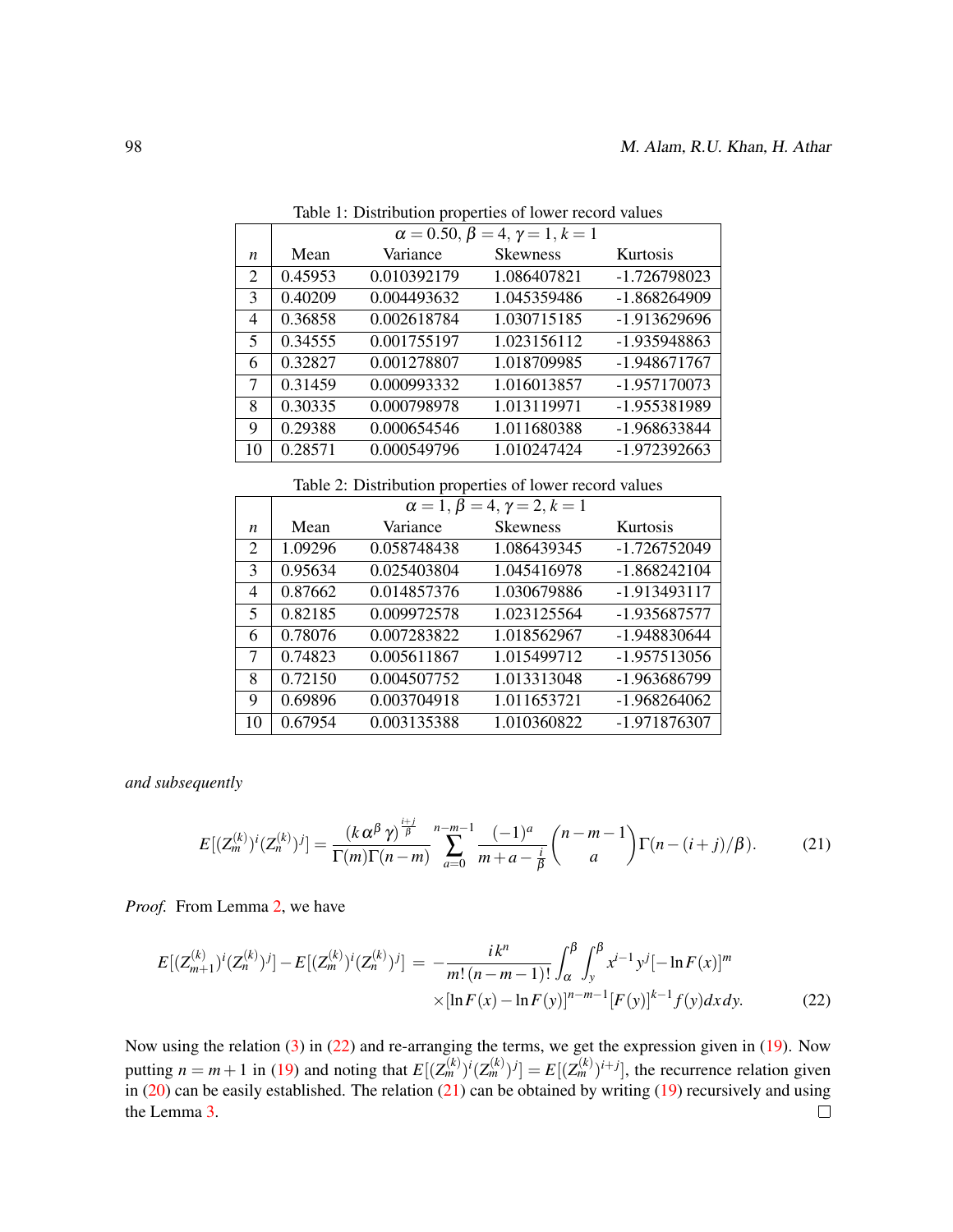|    | $\alpha = 0.50, \beta = 4, \gamma = 1, k = 3$ |             |                 |                |  |  |  |  |  |
|----|-----------------------------------------------|-------------|-----------------|----------------|--|--|--|--|--|
| n  | Mean                                          | Variance    | <b>Skewness</b> | Kurtosis       |  |  |  |  |  |
| 2  | 0.604777                                      | 0.017992781 | 1.086433362     | -1.726763671   |  |  |  |  |  |
| 3  | 0.529180                                      | 0.007779528 | 1.045420181     | -1.868234374   |  |  |  |  |  |
| 4  | 0.485082                                      | 0.004537453 | 1.030687867     | -1.913500469   |  |  |  |  |  |
| 5  | 0.454764                                      | 0.003051704 | 1.023141997     | -1.935676464   |  |  |  |  |  |
| 6  | 0.432026                                      | 0.002229535 | 1.018569016     | $-0.656299715$ |  |  |  |  |  |
| 7  | 0.414025                                      | 0.001719299 | 1.015506098     | -1.957501924   |  |  |  |  |  |
| 8  | 0.399238                                      | 0.001378019 | 1.013309340     | -1.963669262   |  |  |  |  |  |
| 9  | 0.386762                                      | 0.001136155 | 1.011656738     | -1.968275482   |  |  |  |  |  |
| 10 | 0.376019                                      | 0.000957712 | 1.010365124     | -1.971852726   |  |  |  |  |  |

Table 3: Distribution properties of lower record values.

<span id="page-6-0"></span>Table 4: Distribution properties of lower record values.

|    | $\alpha = 1, \beta = 4, \gamma = 2, k = 3$ |             |                 |                |  |  |  |  |  |  |
|----|--------------------------------------------|-------------|-----------------|----------------|--|--|--|--|--|--|
| n  | Mean                                       | Variance    | <b>Skewness</b> | Kurtosis       |  |  |  |  |  |  |
| 2  | 1.43841                                    | 0.101776672 | 1.086438364     | $-1.726756041$ |  |  |  |  |  |  |
| 3  | 1.25861                                    | 0.044000868 | 1.045423396     | -1.868227591   |  |  |  |  |  |  |
| 4  | 1.15373                                    | 0.025657087 | 1.030685139     | -1.913498488   |  |  |  |  |  |  |
| 5  | 1.08162                                    | 0.017258176 | 1.023137048     | -1.935678712   |  |  |  |  |  |  |
| 6  | 1.02754                                    | 0.012601548 | 1.018573961     | -1.948810611   |  |  |  |  |  |  |
| 7  | 0.984722                                   | 0.009728583 | 1.015504895     | -1.957503803   |  |  |  |  |  |  |
| 8  | 0.949554                                   | 0.007795201 | 1.013308124     | -1.963671217   |  |  |  |  |  |  |
| 9  | 0.919880                                   | 0.006428786 | 1.011654531     | -1.968278557   |  |  |  |  |  |  |
| 10 | 0.894328                                   | 0.005417428 | 1.010367731     | -1.971845744   |  |  |  |  |  |  |

**Identity 1.** For  $1 \leq m < n$ ,

<span id="page-6-1"></span>
$$
\sum_{a=0}^{n-m-1} \frac{(-1)^a}{(m+a)} \binom{n-m-1}{a} = \frac{\Gamma(m)\Gamma(n-m)}{\Gamma(n)}.
$$
 (23)

*Proof.* Putting  $i = j = 0$  in [\(21\)](#page-5-2), we get the required result.

## Remark 2.

- When  $j = 0$ , we get the result for single moment as given in Theorem [1.](#page-3-8)
- By setting  $i = 0$  in [\(21\)](#page-5-2) and using relation [\(23\)](#page-6-1), we get the exact expression for single moment of *the generalized inverse Weibull distribution as obtained in* [\(17\)](#page-3-6)*.*
- When  $k = 1$ , the Theorem [2](#page-4-4) reduces to the recurrence relations for product moments of lower *record values from the generalized inverse Weibull distribution as obtained by Khan and Zia [\[19\]](#page-12-13)*.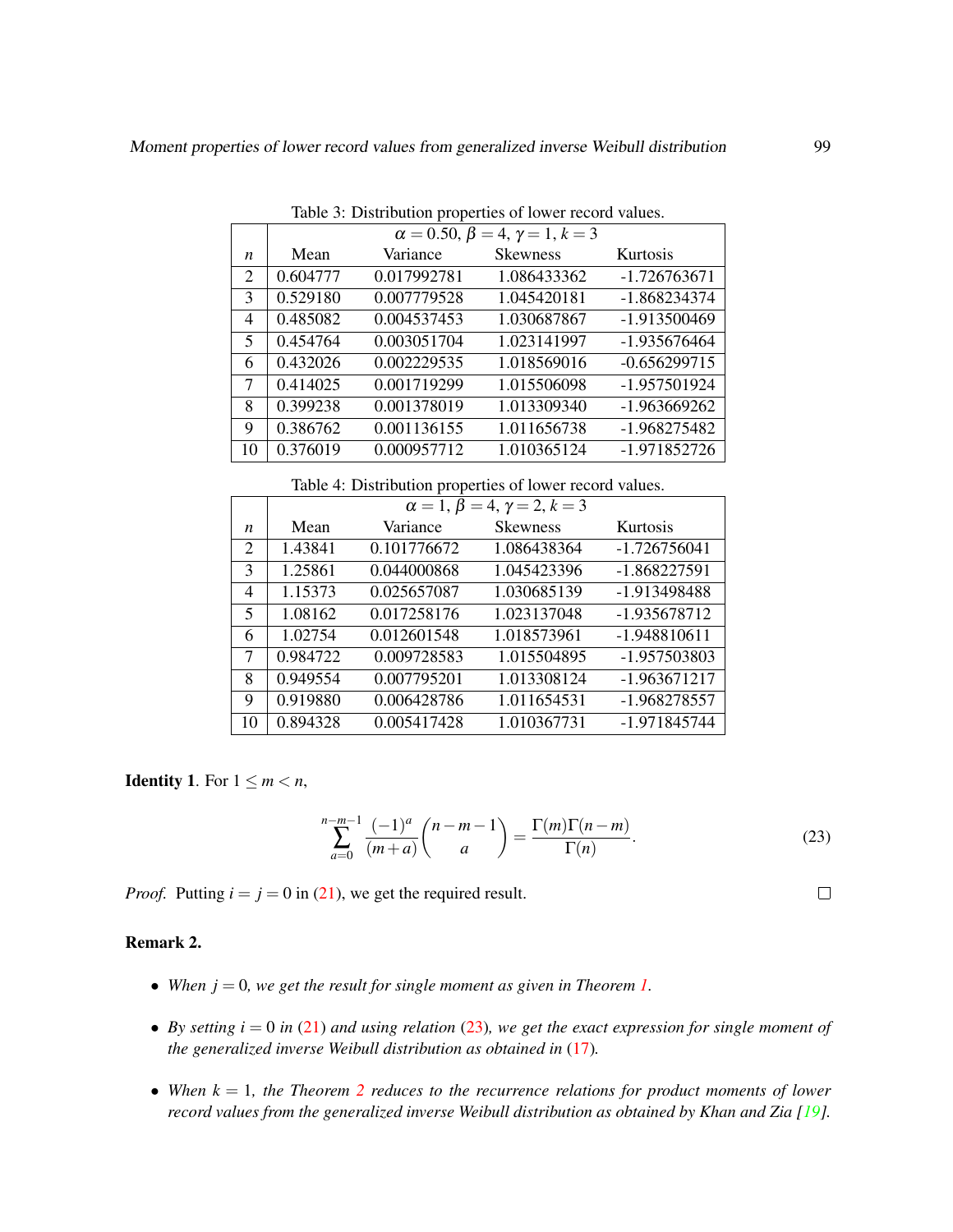|                | n              |         |                |         |         |         |         |         |
|----------------|----------------|---------|----------------|---------|---------|---------|---------|---------|
| m              | $\overline{2}$ | 3       | $\overline{4}$ | 5       | 6       | 7       | 8       | 9       |
|                | 0.29541        | 0.25321 | 0.23019        | 0.21484 | 0.20353 | 0.19469 | 0.18747 | 0.18143 |
| $\overline{2}$ |                | 0.18991 | 0.17264        | 0.16113 | 0.15265 | 0.14601 | 0.14061 | 0.13607 |
| 3              |                |         | 0.15106        | 0.14099 | 0.13357 | 0.12776 | 0.12303 | 0.11906 |
| 4              |                |         |                | 0.12924 | 0.12244 | 0.11712 | 0.11278 | 0.10914 |
| 5              |                |         |                |         | 0.11479 | 0.10980 | 0.10573 | 0.10232 |
| 6              |                |         |                |         |         | 0.10431 | 0.10044 | 0.09720 |
| $\tau$         |                |         |                |         |         |         | 0.09626 | 0.09315 |
| 8              |                |         |                |         |         |         |         | 0.08983 |

<span id="page-7-1"></span>Table 5: Product moments of lower record values.  $(\alpha = 0.50, \gamma = 1, \beta = 4, k = 1)$ 

Table 6: Product moments of lower record values.

| $(\alpha = 1.0, \beta = 4, \gamma = 1, k = 1)$ |                |         |         |         |         |         |         |         |  |
|------------------------------------------------|----------------|---------|---------|---------|---------|---------|---------|---------|--|
|                                                |                |         |         |         | n       |         |         |         |  |
| m                                              | $\overline{2}$ | 3       | 4       | 5       | 6       | 7       | 8       | 9       |  |
| 1                                              | 1.67109        | 1.43236 | 1.30214 | 1.21533 | 1.15137 | 1.10131 | 1.06052 | 1.02631 |  |
| $\overline{2}$                                 |                | 1.07427 | 0.97661 | 0.91150 | 0.86353 | 0.82598 | 0.79539 | 0.76973 |  |
| 3                                              |                |         | 0.85453 | 0.79756 | 0.75559 | 0.72273 | 0.69597 | 0.67352 |  |
| 4                                              |                |         |         | 0.73110 | 0.69262 | 0.66251 | 0.63797 | 0.61739 |  |
| 5                                              |                |         |         |         | 0.64933 | 0.62110 | 0.59810 | 0.57880 |  |
| 6                                              |                |         |         |         |         | 0.59004 | 0.56819 | 0.54986 |  |
| 7                                              |                |         |         |         |         |         | 0.54452 | 0.52695 |  |
| 8                                              |                |         |         |         |         |         |         | 0.50813 |  |

#### 4.1 Numerical computations

The product moments  $(m < n)$  of generalized lower record values with the different parameters of the generalized inverse Weibull distribution and various *k* are tabulated below in Table [5](#page-7-1) to [8.](#page-8-0)

# <span id="page-7-0"></span>5 Characterization

**Theorem 3.** Let X be a non-negative random variable having an absolutely continuous  $df F(x)$  with  $0 < F(x) < 1$  *for all*  $x > 0$ *, then* 

$$
E(Z_n^{(k)})^j = \frac{n\beta}{j} \left[ E(Z_n^{(k)})^j - E(Z_{n+1}^{(k)})^j \right],\tag{24}
$$

*if and only if*

$$
F(x) = \exp\left[-\gamma \left(\frac{\alpha}{x}\right)^{\beta}\right], \qquad x > 0, \, \alpha > 0, \, \beta > 0, \, \gamma > 0. \tag{25}
$$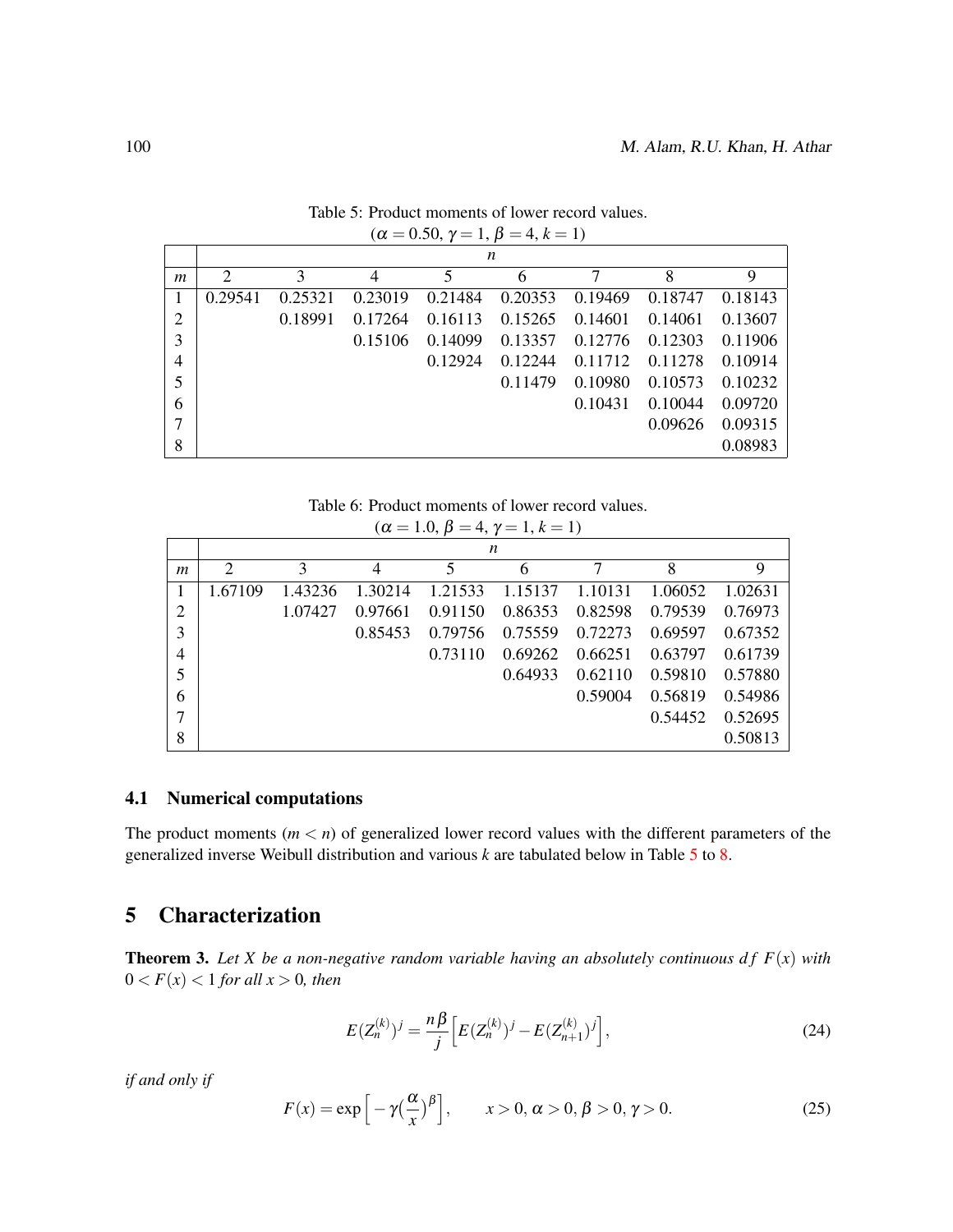|   | $\boldsymbol{n}$ |         |                |         |         |         |         |         |
|---|------------------|---------|----------------|---------|---------|---------|---------|---------|
| m | 2                | 3       | $\overline{4}$ | 5       | 6       | 7       | 8       | 9       |
|   | 0.51166          | 0.43857 | 0.39870        | 0.37212 | 0.35253 | 0.33721 | 0.32472 | 0.31424 |
| 2 |                  | 0.32893 | 0.29902        | 0.27909 | 0.26440 | 0.25290 | 0.24354 | 0.23568 |
| 3 |                  |         | 0.26165        | 0.24420 | 0.23135 | 0.22129 | 0.21309 | 0.20622 |
| 4 |                  |         |                | 0.22385 | 0.21207 | 0.20285 | 0.19534 | 0.18904 |
| 5 |                  |         |                |         | 0.19882 | 0.19017 | 0.18313 | 0.17722 |
| 6 |                  |         |                |         |         | 0.18066 | 0.17397 | 0.16836 |
| 7 |                  |         |                |         |         |         | 0.16672 | 0.16134 |
| 8 |                  |         |                |         |         |         |         | 0.15558 |

Table 7: Product moments of lower record values.  $(\alpha = 0.50, \beta = 4, \gamma = 1, \beta = 4, k = 3)$ 

Table 8: Product moments of lower record values.

<span id="page-8-0"></span>

| $(\alpha = 1.0, \beta = 4, \gamma = 2, k = 3)$ |  |  |
|------------------------------------------------|--|--|
|------------------------------------------------|--|--|

|                | n                           |         |         |         |         |         |         |         |
|----------------|-----------------------------|---------|---------|---------|---------|---------|---------|---------|
| $\mathfrak{m}$ | $\mathcal{D}_{\mathcal{L}}$ |         | 4       |         | 6       |         | 8       | 9       |
|                | 2.89441                     | 2.48092 | 2.25538 | 2.10502 | 1.99423 | 1.90753 | 1.83688 | 1.77762 |
| $\overline{2}$ |                             | 1.86069 | 1.69154 | 1.57877 | 1.49567 | 1.43064 | 1.37766 | 1.33322 |
| 3              |                             |         | 1.48009 | 1.38142 | 1.30871 | 1.25181 | 1.20545 | 1.16656 |
| 4              |                             |         |         | 1.26630 | 1.19965 | 1.14750 | 1.10500 | 1.06935 |
| 5              |                             |         |         |         | 1.12468 | 1.07578 | 1.03593 | 1.00252 |
| 6              |                             |         |         |         |         | 1.02199 | 0.98414 | 0.95239 |
|                |                             |         |         |         |         |         | 0.94313 | 0.91271 |
| 8              |                             |         |         |         |         |         |         | 0.88011 |

*Proof.* The necessary part can be seen in view of [\(16\)](#page-3-5). To prove sufficiency part, we have Bieniek and Szynal [\[5\]](#page-11-7)

$$
E(Z_n^{(k)})^j - E(Z_{n-1}^{(k)})^j = -\frac{jk^{n-1}}{(n-1)!} \int_{-\infty}^{\infty} x^{j-1} \left[ -\ln F(x) \right]^{n-1} [F(x)]^k dx.
$$
 (26)

Therefore,

$$
\frac{k^{n}}{(n-1)!} \int_{0}^{\infty} x^{j} \left[ -\ln F(x) \right]^{n-1} [F(x)]^{k-1} f(x) dx = \frac{\beta k^{n}}{(n-1)!} \int_{-\infty}^{\infty} x^{j-1} \left[ -\ln F(x) \right]^{n} [F(x)]^{k} dx,
$$

which becomes

<span id="page-8-1"></span>
$$
\frac{k^n}{(n-1)!} \int_0^\infty x^{j-1} \left[ -\ln F(x) \right]^{n-1} \left[ F(x) \right]^{k-1} \left\{ x f(x) - \beta \left[ -\ln F(x) \right] \left[ F(x) \right] \right\} dx = 0. \tag{27}
$$

Now applying the generalization of Muntz-Szasz Theorem (see for example Hwang and Lin [\[14\]](#page-12-15)) in [\(27\)](#page-8-1), we get

$$
xf(x) = \beta [-\ln F(x)][F(x)],
$$

which proves that  $f(x)$  has the form as given in [\(1\)](#page-0-0).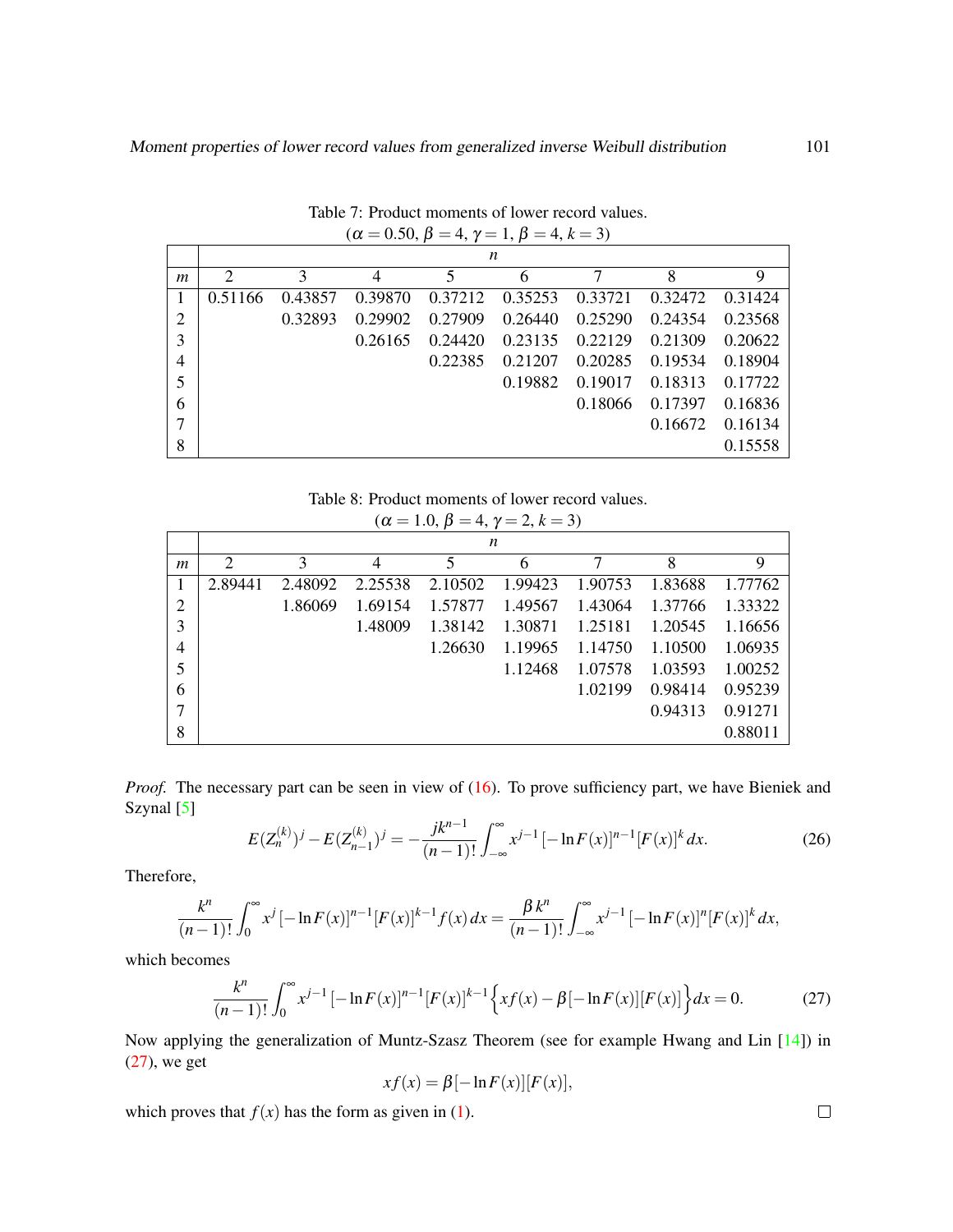Theorem 4. *For a positive integer k, i and j be a non-negative integer, a necessary and sufficient condition for a random variable X to be distributed with pdf given by* [\(1\)](#page-0-0)*, is that*

$$
E[(Z_{m+1}^{(k)})^i (Z_n^{(k)})^j] = \left(1 - \frac{i}{m\beta}\right) E[(Z_m^{(k)})^i (Z_n^{(k)})^j].
$$
\n(28)

*Proof.* The necessary part can be seen in view of Theorem [2.](#page-4-4) To prove sufficiency part, we have

$$
E[(Z_{m+1}^{(k)})^{i}(Z_n^{(k)})^{j}] - E[(Z_m^{(k)})^{i}(Z_n^{(k)})^{j}] = -\frac{i}{m\beta}E[(Z_m^{(k)})^{i}(Z_n^{(k)})^{j}].
$$
\n(29)

Now in view of Lemma [2,](#page-2-5) we get

$$
-\frac{ik^{n}}{m!(n-m-1)!} \int_{0}^{\infty} \int_{y}^{\infty} x^{i-1} y^{j} [-\ln F(x)]^{m} [\ln F(x) - \ln F(y)]^{n-m-1} [F(y)]^{k-1} f(y) dx dy
$$
  

$$
= -\frac{ik^{n}}{m!(n-m-1)!} \int_{0}^{\infty} \int_{y}^{\infty} x^{i} y^{j} [-\ln F(x)]^{m-1}
$$
  

$$
\times \frac{f(x)}{F(x)} [\ln F(x) - \ln F(y)]^{n-m-1} [F(y)]^{k-1} f(y) dx dy.
$$
 (30)

This gives

<span id="page-9-0"></span>
$$
\frac{k^{n}}{(m-1)!(n-m-1)!} \int_{0}^{\infty} \int_{y}^{\infty} x^{i-1} y^{j} [-\ln F(x)]^{m-1} \frac{f(x)}{F(x)}
$$
  
 
$$
\times [\ln F(x) - \ln F(y)]^{n-m-1} [F(y)]^{k-1} f(y) \left\{ \frac{F(x)}{f(x)} [-\ln F(x)] - \frac{x}{\beta} \right\} dx dy = 0.
$$
 (31)

Now applying the generalization of Müntz-Szász Theorem (see for example Hwang and Lin  $[14]$  $[14]$ ) to [\(31\)](#page-9-0), we get

$$
xf(x) = \beta [F(x)][-\ln F(x)], \qquad (32)
$$

 $\Box$ 

which leads to the form of *pdf* given in [\(1\)](#page-0-0).

**Theorem 5.** Let X be a non-negative random variable having an absolutely continuous  $df F(x)$  and *pdf*  $f(x)$  *over the support*  $(0, \infty)$  *and let*  $h(x)$  *be a continuous and differentiable function of x, the for two consecutive value of m and m*+1*, then*

<span id="page-9-2"></span>
$$
E[F(Z_n^{(k)})|(Z_l^{(k)}) = x] = g_{n|l}(x) = F(x) \left(\frac{k}{k+1}\right)^{n-l}, l = m, m+1, m \ge k,
$$
\n(33)

*if and only if*

$$
F(x) = \exp\left[-\gamma\left(\frac{\alpha}{x}\right)^{\beta}\right], \qquad x > 0, \, \alpha > 0, \, \beta > 0, \, \gamma > 0.
$$

*Proof.* In view of [\(6\)](#page-1-3), we have

<span id="page-9-1"></span>
$$
E[F(Z_n^{(k)})|(Z_m^{(k)}) = x] = \frac{k^{n-m}}{(n-m-1)!} \int_0^x F(y) [\ln F(x) - \ln F(y)]^{n-m-1} \left[ \frac{F(y)}{F(x)} \right]^{k-1} \frac{f(y)}{F(x)} dy.
$$
 (34)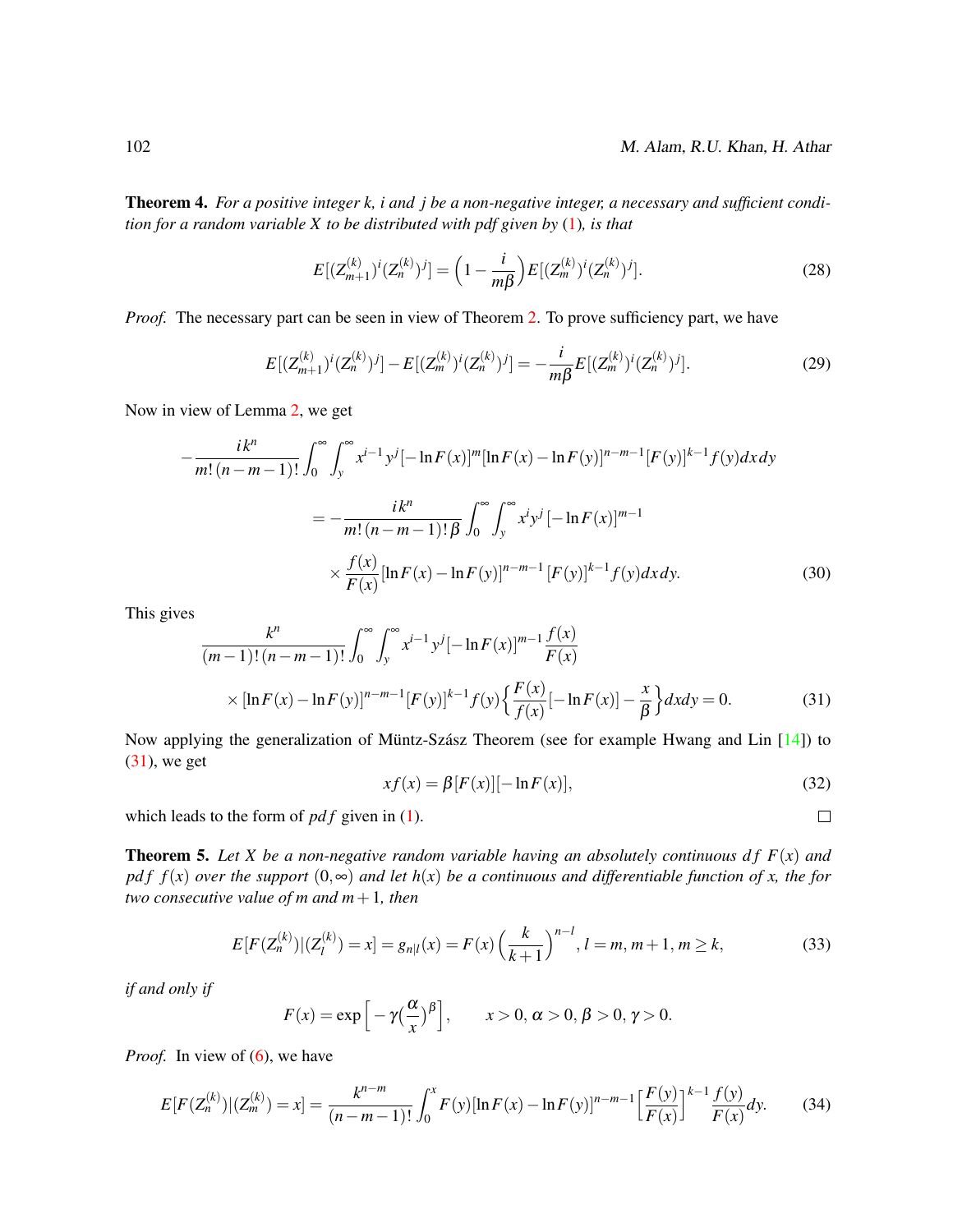Setting  $\frac{F(y)}{F(x)} = u$  in [\(34\)](#page-9-1), we get

<span id="page-10-1"></span>
$$
E[F(Z_n^{(k)})|(Z_m^{(k)})=x] = \frac{k^{n-m}}{(n-m-1)!}F(x)\int_0^1 u^k[-\ln u]^{n-m-1}du.
$$
\n(35)

We have the Gradshteyn and Ryzhik [\[10\]](#page-11-9)

<span id="page-10-0"></span>
$$
\int_0^1 x^{\nu - 1} \left[ -\ln x \right]^{\mu - 1} dx = \frac{\Gamma \mu}{\nu^{\mu}}.
$$
 (36)

Now on using [\(36\)](#page-10-0) in [\(35\)](#page-10-1) gives the result given in [\(33\)](#page-9-2). To prove sufficient part, we have

$$
\frac{k^{n-m}}{(n-m-1)!} \int_0^x F(y) [\ln F(x) - \ln F(y)]^{n-m-1} [F(x)]^{k-1} f(y) dy = [F(x)]^k g_{n|m}(x),
$$
 (37)

where

$$
g_{n|m}(x) = F(x) \left(\frac{k}{k+1}\right)^{n-m}.\tag{38}
$$

Differentiating  $(36)$  both sides with respect to *x*, we get

$$
\frac{k^{n-m} f(x)}{(n-m-2)! F(x)} \int_0^x F(y) [\ln F(x) - \ln F(y)]^{n-m-2} [F(x)]^{k-1} f(y) dy
$$
  
=  $g'_{n|m}(x) [F(x)]^k + k g_{n|m}(x) [F(x)]^{k-1} f(x)$ 

or

$$
k g_{n|m+1}(x) [F(x)]^{k-1} f(x) = g'_{n|m}(x) [F(x)]^k + k g_{n|m}(x) [F(x)]^{k-1} f(x).
$$

Therefore,

$$
\frac{f(x)}{F(x)} = \frac{g'_{n|m}(x)}{k[g_{n|m+1}(x) - g_{n|m}(x)]},
$$

 $\overline{1}$ 

where

$$
g'_{n|m}(x) = \gamma \beta \alpha^{\beta} x^{-(\beta+1)} \exp\left[-\gamma \left(\frac{\alpha}{x}\right)^{\beta}\right] \left(\frac{k}{k+1}\right)^{n-m}
$$

$$
g_{n|m+1}(x)-g_{n|m}(x)=\exp\left[-\gamma\left(\frac{\alpha}{x}\right)^{\beta}\right]\frac{1}{k}\left(\frac{k}{k+1}\right)^{n-m}.
$$

Thus,

$$
\frac{f(x)}{F(x)} = \gamma \beta \alpha^{\beta} x^{-(\beta+1)},
$$

which implying that

$$
F(x) = \exp\left[-\gamma \left(\frac{\alpha}{x}\right)^{\beta}\right].
$$

Hence the sufficiency part is proved.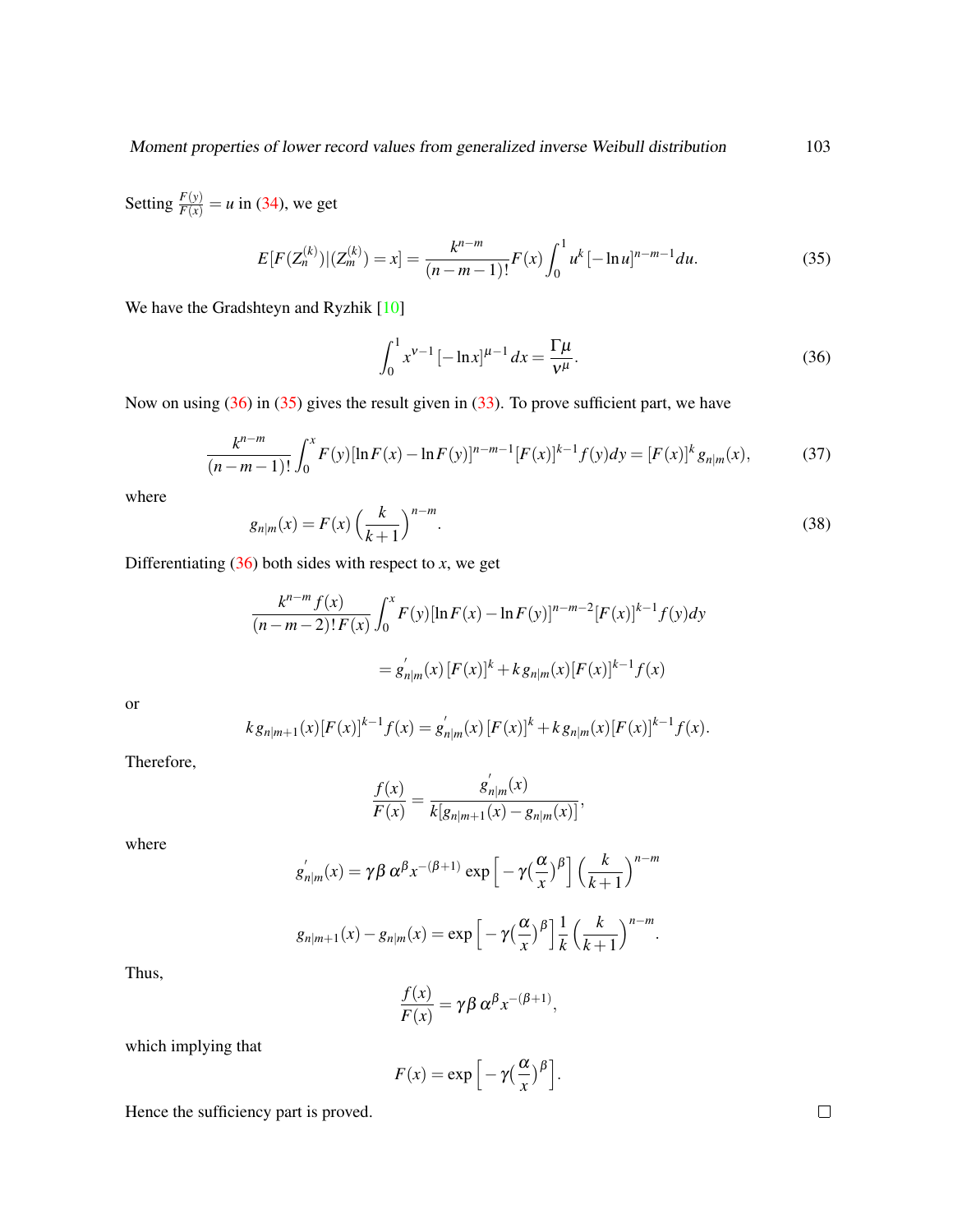## <span id="page-11-8"></span>6 Conclusion and future work

The current study demonstrate the study of moments of lower generalized record values. The exact expressions for single and product moments are obtained. The recursive relations for single and product moments are also developed to make ease of computation of moments. The results obtained are used to study the distributional properties of lower generalized record values from the generalized inverse Weibull distribution in terms of mean, variance, skewness and kurtosis and covariance for different values of parameters for the generalized inverse Weibull distribution. Further, we characterized the generalized inverse Weibull distribution through recurrence relations and conditional moment. We can explore our study for dual generalized order statistics which contains several models of order random variates.

## Acknowledgments

The authors acknowledge with thanks to the learned Referees and Prof. Davod Khojasteh Salkuyeh, Editor-in-Chief, Journal of Mathematical Modelling for their concrete suggestions and comments, which led to the overall improvement in the manuscript

### References

- <span id="page-11-2"></span>[1] M. Ahsanullah, *Record Statistics*, Nova Science Publishers, New York, 1995.
- <span id="page-11-3"></span>[2] M. Ahsanullah, V.B. Nevzorov, *Record via Probability Theory*, Atlantis Press, Paris, 2015.
- <span id="page-11-6"></span>[3] M. Alam, M.A. Khan, R.U. Khan, *Characterization of NH distribution through generalized record values*, Appl. Math. E-Notes 20 (2020) 406-414.
- <span id="page-11-4"></span>[4] B.C. Arnold, N. Balakrishnan, N.H. Nagaraja, *Records*, John Wiley and Sons, New York, 1998.
- <span id="page-11-7"></span>[5] M. Bieniek, D. Syznal, *Recurrence relations for distribution functions and moments of k-th record values*, J. Math. Sci. (N.Y.) 111 (2002) 3511–3518.
- <span id="page-11-0"></span>[6] K. Cooray, *Generalization of the Weibull distribution: The odd Weibull family*, Stat. Model. 6 (2006) 265-277.
- <span id="page-11-1"></span>[7] K.N. Chandler, *The distribution and frequency of record values*, J. R. Stat. Soc. Ser. B 14 (1952) 220-228.
- [8] K. Danielak, M.Z. Raqab, *Sharp bounds for expectations of k-th record increments*, Aust. N. Z. J. Stat. 46 (2004) 665–673.
- <span id="page-11-5"></span>[9] W. Dziubdziela, B. Kopcoiński, *Limiting properties of the k-th record value*, Appl. Math. **15** (1976) 187–190.
- <span id="page-11-9"></span>[10] I.S. Gradshteyn, I.M. Ryzhik, *Tables of Integrals, Series of Products*, Academic Press, New York, 2007.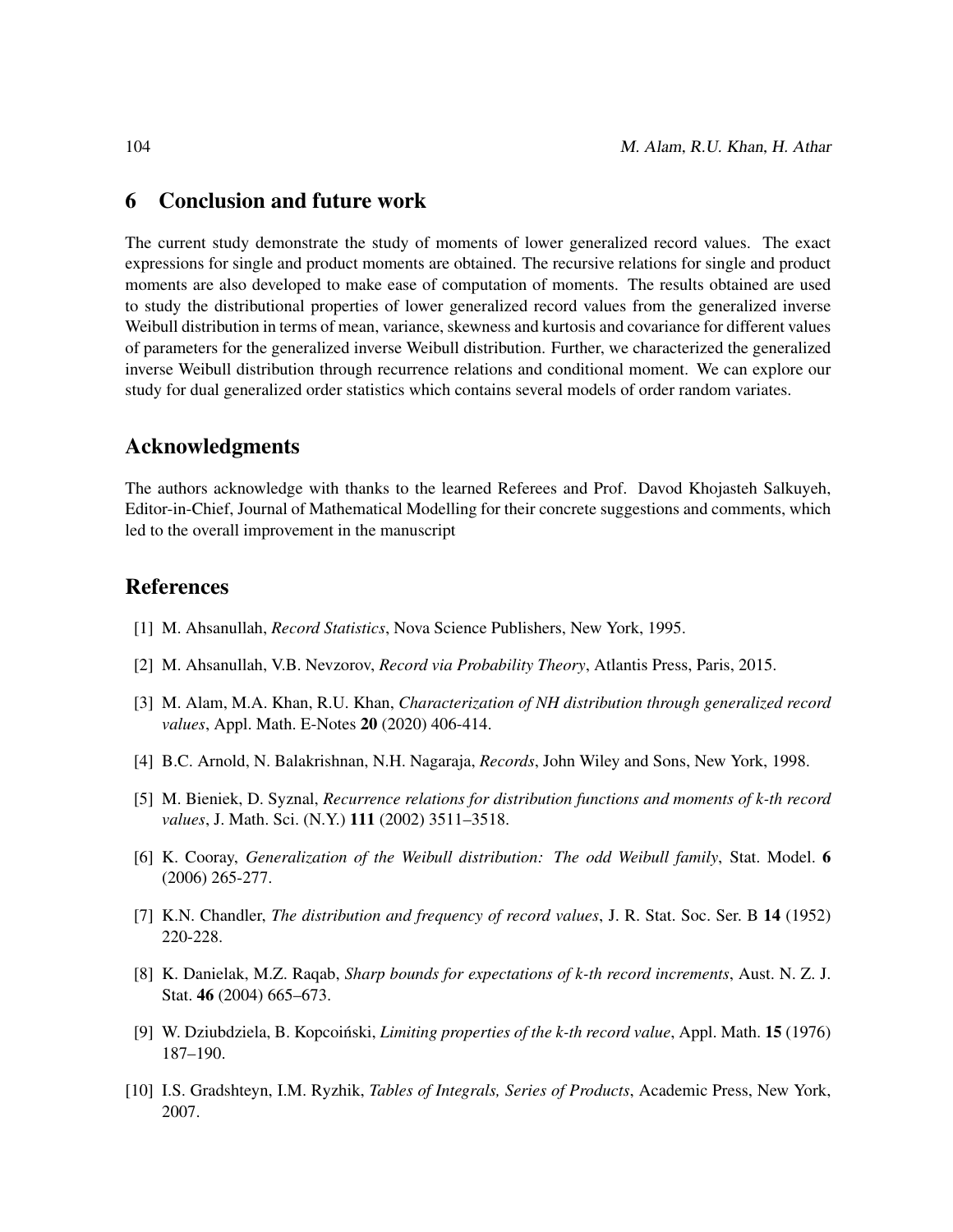- <span id="page-12-8"></span>[11] Z. Grudzien, D. Szynal, *On the expected values of k-th record values and associated characterizations of distributions*, Prob. Statist. Decision Theory A (1983) 119–127.
- <span id="page-12-9"></span>[12] Z. Grudzien, D. Szynal, *Characterization of continuous distributions via moments of k-th record values with random indices*, *J. Appl. Statist. Sci.* 5 (1997) 259–266.
- <span id="page-12-0"></span>[13] F.R.S. Gusmao, E.M.M. Ortega, G.M. Cordeiro, *The generalized inverse Weibull distribution*, Statist. Papers 52 (2011) 591-619.
- <span id="page-12-15"></span>[14] J.S. Hwang, G.D. Lin, *On a generalized moments problem II*, Proc. Amer. Math. Soc. 91 (1984) 577–580.
- <span id="page-12-6"></span>[15] U. Kamps, *A Concept of Generalized Order Statistics*, B.G. Teubner Stuttgart, Germany, 1995.
- <span id="page-12-4"></span>[16] H. Jiang, M. Xie, L.C. Tang, *Markov chain Monte Carlo methods for parameter estimation of the modified Weibull distribution*, J. Appl. Stat. 35 (2008) 647-658.
- <span id="page-12-10"></span>[17] R.U. Khan, M.A. Khan, M.A.R. Khan, *Relations for moments of generalized record values from additive-Weibull lifetime distribution and associated inference*, Stat. Optim. Inf. Comput. 5 (2017) 127–136.
- <span id="page-12-11"></span>[18] R.U. Khan, A. Kulshrestha, M.A. Khan, *Relations for moments of k-th record values from exponential-Weibull lifetime distribution and a characterization*, J. Egyptian Math. Soc. 23 (2015) 558–562.
- <span id="page-12-13"></span>[19] R.U. Khan, B. Zia, *Recurrence relation for the moments of generalized inverse Weibull distribution based on lower records and a characterization*, GSTF Journal of Mathematics, Statistics and Operations Research 2 (2013) 68–71.
- <span id="page-12-5"></span>[20] C.D. Lai, M. Xie, D.N.P. Murthy, *A modified Weibull distribution*, IEEE Trans. Reliab. 52 (2003) 33–37.
- <span id="page-12-3"></span>[21] A.W. Marshall, I. Olkin, *A new method for adding a parameter to a family of distributions with application to the exponential and Weibull families*, Biometrika 84 (1997) 641–652.
- <span id="page-12-7"></span>[22] S. Minimol, P.Y. Thomas, *On some properties of Makeham distribution using generalized record values and its characterization*, Braz. J. Probab. Stat. 27 (2013) 487–501.
- <span id="page-12-12"></span>[23] S. Minimol, P.Y. Thomas, *On characterization of Gompertz distribution by properties of generalized record values*, J. Appl. Statist. Sci. 10 (2014) 17–26.
- <span id="page-12-1"></span>[24] G.S. Mudholkar, D.K. Srivastava, *Exponentiated Weibull family for analyzing bathtub failure-rate data*, IEEE Trans. Reliab. 42 (1993) 299–302.
- <span id="page-12-2"></span>[25] G.S. Mudholkar, D.K. Srivastava, M. Freimer, *The exponentiated Weibull family: A re-analysis of the bus-motor-failure data*, Technometrics 37 (1995) 436–445.
- <span id="page-12-14"></span>[26] E.M. Nigm, R.F. Khalil, *Record Values from inverse Weibull distribution and associated inference,* Bulletin of the Faculty of Science, Zagazig University, 2006.